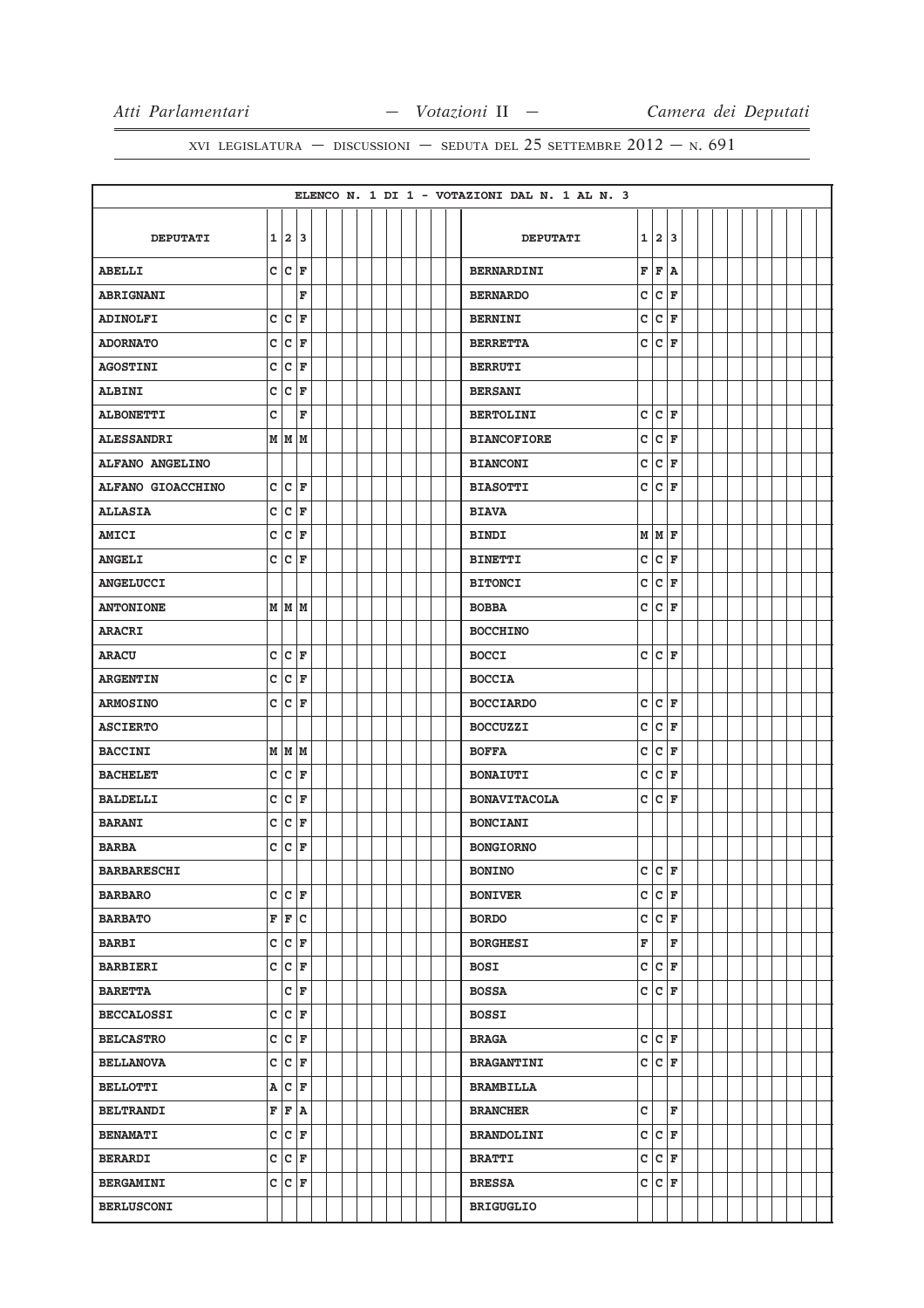|                     |   |              |                       |  |  |  |  |  | ELENCO N. 1 DI 1 - VOTAZIONI DAL N. 1 AL N. 3 |   |                    |    |  |  |  |  |  |
|---------------------|---|--------------|-----------------------|--|--|--|--|--|-----------------------------------------------|---|--------------------|----|--|--|--|--|--|
|                     |   |              |                       |  |  |  |  |  |                                               |   |                    |    |  |  |  |  |  |
| <b>DEPUTATI</b>     |   |              | 1 2 3                 |  |  |  |  |  | <b>DEPUTATI</b>                               |   | 1 2                | 13 |  |  |  |  |  |
| <b>BRUGGER</b>      |   |              | C C F                 |  |  |  |  |  | <b>CENTEMERO</b>                              |   |                    |    |  |  |  |  |  |
| <b>BRUNETTA</b>     | c |              | $ c _{\mathbf{F}}$    |  |  |  |  |  | <b>CERA</b>                                   | c | c                  | F  |  |  |  |  |  |
| <b>BRUNO</b>        | c | c            | F                     |  |  |  |  |  | <b>CERONI</b>                                 | c | c                  | F  |  |  |  |  |  |
| <b>BUCCHINO</b>     | c |              | $ {\tt C}\> _{\tt F}$ |  |  |  |  |  | <b>CESA</b>                                   |   |                    |    |  |  |  |  |  |
| <b>BUONANNO</b>     | c | c            | l F                   |  |  |  |  |  | <b>CESARIO</b>                                | c |                    | F  |  |  |  |  |  |
| <b>BUONFIGLIO</b>   |   |              | MMM                   |  |  |  |  |  | <b>CESARO</b>                                 | c | c                  | F  |  |  |  |  |  |
| <b>BURTONE</b>      | c | c            | F                     |  |  |  |  |  | <b>CHIAPPORI</b>                              |   |                    |    |  |  |  |  |  |
| <b>BUTTIGLIONE</b>  |   |              | M   M   M             |  |  |  |  |  | <b>CICCANTI</b>                               | c | lc.                | F  |  |  |  |  |  |
| <b>CALABRIA</b>     |   |              | C C F                 |  |  |  |  |  | <b>CICCHITTO</b>                              | C |                    | F  |  |  |  |  |  |
| <b>CALDERISI</b>    |   | c            | F                     |  |  |  |  |  | <b>CICCIOLI</b>                               | c | c                  | F  |  |  |  |  |  |
| CALEARO CIMAN       |   |              |                       |  |  |  |  |  | CICU                                          | с | c                  | F  |  |  |  |  |  |
| <b>CALGARO</b>      | C |              | $ {\tt C}\> _{\tt F}$ |  |  |  |  |  | <b>CILLUFFO</b>                               | C | c                  | F  |  |  |  |  |  |
| <b>CALLEGARI</b>    | c | c            | F                     |  |  |  |  |  | <b>CIMADORO</b>                               |   |                    |    |  |  |  |  |  |
| <b>CALVISI</b>      | c |              | $ {\tt C}  {\tt F}$   |  |  |  |  |  | CIRIELLI                                      |   | M M M              |    |  |  |  |  |  |
| <b>CAMBURSANO</b>   | F | F            | F                     |  |  |  |  |  | <b>CIRIELLO</b>                               | c | c                  | F  |  |  |  |  |  |
| <b>CANNELLA</b>     |   |              | C C F                 |  |  |  |  |  | CODURELLI                                     |   |                    | F  |  |  |  |  |  |
| <b>CAPANO</b>       |   |              |                       |  |  |  |  |  | <b>COLANINNO</b>                              | c | c                  | F  |  |  |  |  |  |
| <b>CAPARINI</b>     |   |              | M   M   M             |  |  |  |  |  | <b>COLOMBO</b>                                | F | F                  | ١A |  |  |  |  |  |
| CAPITANIO SANTOLINI | c |              | $ c _{\mathbf{F}}$    |  |  |  |  |  | COLUCCI                                       | c | c                  | F  |  |  |  |  |  |
| <b>CAPODICASA</b>   | c | c            | F                     |  |  |  |  |  | <b>COMAROLI</b>                               | c | lc.                | F  |  |  |  |  |  |
| <b>CARDINALE</b>    | c | c            | F                     |  |  |  |  |  | <b>COMMERCIO</b>                              |   | M   M   M          |    |  |  |  |  |  |
| <b>CARELLA</b>      | c | $\mathtt{C}$ | F                     |  |  |  |  |  | <b>COMPAGNON</b>                              | c | c                  | F  |  |  |  |  |  |
| <b>CARFAGNA</b>     |   |              | C C F                 |  |  |  |  |  | <b>CONCIA</b>                                 | c | c                  | F  |  |  |  |  |  |
| <b>CARLUCCI</b>     |   | c c          |                       |  |  |  |  |  | CONSIGLIO                                     | c | c                  | F  |  |  |  |  |  |
| CARRA ENZO          | C |              | $ c $ F               |  |  |  |  |  | <b>CONSOLO</b>                                | c | c                  | F  |  |  |  |  |  |
| CARRA MARCO         |   |              | $c c _F$              |  |  |  |  |  | CONTE GIANFRANCO                              | c | $\mathtt{C}$       | F  |  |  |  |  |  |
| <b>CASERO</b>       |   |              | C C F                 |  |  |  |  |  | <b>CONTE GIORGIO</b>                          |   | C C F              |    |  |  |  |  |  |
| <b>CASINI</b>       |   |              | C C F                 |  |  |  |  |  | <b>CONTENTO</b>                               |   | C C F              |    |  |  |  |  |  |
| <b>CASSINELLI</b>   |   |              | C C F                 |  |  |  |  |  | <b>CORSARO</b>                                | c | $ c _{\mathbf{F}}$ |    |  |  |  |  |  |
| <b>CASTAGNETTI</b>  |   |              | C C F                 |  |  |  |  |  | CORSINI                                       |   | C C F              |    |  |  |  |  |  |
| <b>CASTELLANI</b>   |   |              | C C F                 |  |  |  |  |  | <b>COSCIA</b>                                 | c | c                  | F  |  |  |  |  |  |
| <b>CASTIELLO</b>    |   |              | C C F                 |  |  |  |  |  | <b>COSENTINO</b>                              | С | $ c _{\mathbf{F}}$ |    |  |  |  |  |  |
| <b>CATANOSO</b>     |   |              |                       |  |  |  |  |  | <b>COSENZA</b>                                | c | $ c _F$            |    |  |  |  |  |  |
| <b>CATONE</b>       |   | c c          |                       |  |  |  |  |  | <b>COSSIGA</b>                                |   | A C F              |    |  |  |  |  |  |
| <b>CAUSI</b>        |   |              | C C F                 |  |  |  |  |  | <b>COSTA</b>                                  | с | C F                |    |  |  |  |  |  |
| <b>CAVALLARO</b>    |   |              |                       |  |  |  |  |  | <b>CRAXI</b>                                  |   | CCF                |    |  |  |  |  |  |
| <b>CAVALLOTTO</b>   |   |              | C C F                 |  |  |  |  |  | CRIMI                                         |   |                    |    |  |  |  |  |  |
| <b>CAZZOLA</b>      |   |              | C C F                 |  |  |  |  |  | <b>CROLLA</b>                                 |   | c c                | F  |  |  |  |  |  |
| CECCACCI RUBINO     |   |              | C C F                 |  |  |  |  |  | <b>CROSETTO</b>                               |   |                    | F  |  |  |  |  |  |
| <b>CENNI</b>        |   |              | C C F                 |  |  |  |  |  | <b>CROSIO</b>                                 |   | M M M              |    |  |  |  |  |  |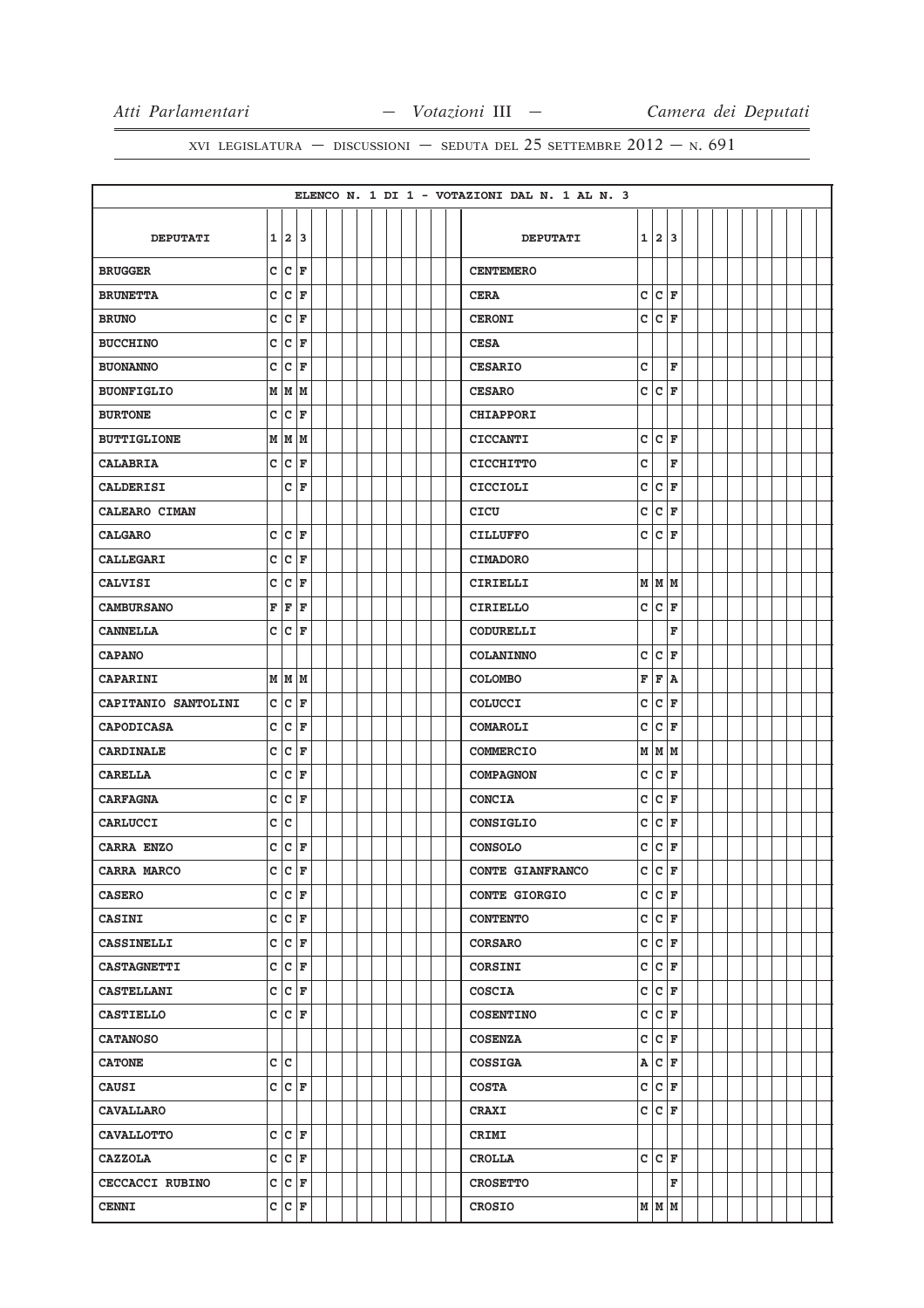|                     |              |                         |                    |  |  |  |  |  | ELENCO N. 1 DI 1 - VOTAZIONI DAL N. 1 AL N. 3 |              |                      |       |  |  |  |  |  |
|---------------------|--------------|-------------------------|--------------------|--|--|--|--|--|-----------------------------------------------|--------------|----------------------|-------|--|--|--|--|--|
|                     |              |                         |                    |  |  |  |  |  |                                               |              |                      |       |  |  |  |  |  |
| <b>DEPUTATI</b>     |              |                         | 1 2 3              |  |  |  |  |  | <b>DEPUTATI</b>                               |              | 1 2 3                |       |  |  |  |  |  |
| <b>CUOMO</b>        |              |                         | C C F              |  |  |  |  |  | DI VIRGILIO                                   | $\mathbf{C}$ | c                    | F     |  |  |  |  |  |
| <b>CUPERLO</b>      | c            |                         | $ c _{\mathbf{F}}$ |  |  |  |  |  | DI VIZIA                                      | c            | $ c _{\mathbf{F}}$   |       |  |  |  |  |  |
| <b>D'ALEMA</b>      |              |                         | M   M   M          |  |  |  |  |  | <b>DONADI</b>                                 | F            | F                    | F     |  |  |  |  |  |
| <b>D'ALESSANDRO</b> | c            |                         | $ c _F$            |  |  |  |  |  | <b>DOZZO</b>                                  | c            | $ c $ F              |       |  |  |  |  |  |
| DAL LAGO            | c            | c                       | F                  |  |  |  |  |  | DUILIO                                        | c            | c                    | F     |  |  |  |  |  |
| DAL MORO            | c            |                         | $ c _F$            |  |  |  |  |  | <b>DUSSIN</b>                                 |              | $M$ $M$ $M$          |       |  |  |  |  |  |
| <b>DAMIANO</b>      | c            |                         | $ c _{\mathbf{F}}$ |  |  |  |  |  | <b>ESPOSITO</b>                               | $\mathbf{C}$ | $ c $ F              |       |  |  |  |  |  |
| D'AMICO             |              |                         | M   M   M          |  |  |  |  |  | <b>EVANGELISTI</b>                            |              | M M M                |       |  |  |  |  |  |
| D'ANNA              |              | c c                     |                    |  |  |  |  |  | <b>FABBRI</b>                                 | c            | $ c _{\mathbf{F}}$   |       |  |  |  |  |  |
| <b>D'ANTONA</b>     | c            |                         | $ c _F$            |  |  |  |  |  | <b>FABI</b>                                   | c            | c                    | F     |  |  |  |  |  |
| <b>D'ANTONI</b>     |              |                         | F                  |  |  |  |  |  | <b>FADDA</b>                                  | c            | $ c $ F              |       |  |  |  |  |  |
| DE ANGELIS          | c            | c                       | F                  |  |  |  |  |  | <b>FAENZI</b>                                 | c            | c                    | F     |  |  |  |  |  |
| DE BIASI            |              |                         | MMM                |  |  |  |  |  | <b>FALLICA</b>                                |              | M   M   M            |       |  |  |  |  |  |
| DE CAMILLIS         | $\mathbf{C}$ |                         | $ c _{\mathbf{F}}$ |  |  |  |  |  | <b>FARINA GIANNI</b>                          | C            | c                    | F     |  |  |  |  |  |
| DE CORATO           | $\mathbf{C}$ | c                       | F                  |  |  |  |  |  | <b>FARINA RENATO</b>                          | c            | c                    | l F   |  |  |  |  |  |
| DE GIROLAMO         | M            |                         | MM                 |  |  |  |  |  | <b>FARINA COSCIONI</b>                        | F            | F                    | ١A    |  |  |  |  |  |
| <b>DELFINO</b>      | c            | $\overline{\mathsf{c}}$ | F                  |  |  |  |  |  | <b>FARINONE</b>                               | c            | lc.                  | F     |  |  |  |  |  |
| DELLA VEDOVA        | c            |                         | $ c _{\mathbf{F}}$ |  |  |  |  |  | <b>FAVA</b>                                   |              | $M$ $M$ $M$          |       |  |  |  |  |  |
| DELL'ELCE           | c            |                         | $ {\tt c} $ F      |  |  |  |  |  | <b>FAVIA</b>                                  | F            | F                    | F     |  |  |  |  |  |
| DEL TENNO           |              |                         |                    |  |  |  |  |  | FEDI                                          | c            | c                    | F     |  |  |  |  |  |
| DE LUCA             |              |                         | C C F              |  |  |  |  |  | <b>FEDRIGA</b>                                | c            | lc.                  | F     |  |  |  |  |  |
| DE MICHELI          | $\mathbf{C}$ |                         | $ c $ F            |  |  |  |  |  | <b>FERRANTI</b>                               | c            | c                    | F     |  |  |  |  |  |
| DE NICHILO RIZZOLI  |              |                         | C C F              |  |  |  |  |  | <b>FERRARI</b>                                | c            | $ c _F$              |       |  |  |  |  |  |
| DE PASQUALE         | c            |                         | C F                |  |  |  |  |  | <b>FIANO</b>                                  |              |                      |       |  |  |  |  |  |
| DE POLI             |              |                         | F                  |  |  |  |  |  | <b>FIORIO</b>                                 | c            | $ c _{\mathbf{F}}$   |       |  |  |  |  |  |
| <b>DESIDERATI</b>   |              |                         | $c c _F$           |  |  |  |  |  | <b>FIORONI</b>                                | c            | c                    | F     |  |  |  |  |  |
| DE TORRE            |              |                         | C C F              |  |  |  |  |  | <b>FITTO</b>                                  |              | C C F                |       |  |  |  |  |  |
| DI BIAGIO           |              |                         | C C F              |  |  |  |  |  | <b>FLUVI</b>                                  |              | C C F                |       |  |  |  |  |  |
| DI CAGNO ABBRESCIA  |              |                         | F                  |  |  |  |  |  | <b>FOGLIARDI</b>                              |              | c c                  |       |  |  |  |  |  |
| DI CATERINA         |              |                         | C C F              |  |  |  |  |  | <b>FOGLIATO</b>                               |              | C C F                |       |  |  |  |  |  |
| DI CENTA            |              |                         |                    |  |  |  |  |  | <b>FOLLEGOT</b>                               | c            | $ {\bf C}  {\bf F} $ |       |  |  |  |  |  |
| DI GIUSEPPE         | F            |                         | lF.                |  |  |  |  |  | FONTANA GREGORIO                              |              | C C F                |       |  |  |  |  |  |
| <b>DIMA</b>         |              |                         | C C F              |  |  |  |  |  | FONTANA VINCENZO ANTO.                        |              |                      |       |  |  |  |  |  |
| <b>D'INCECCO</b>    |              |                         | C C F              |  |  |  |  |  | <b>FONTANELLI</b>                             |              | C C F                |       |  |  |  |  |  |
| DIONISI             |              |                         | C C F              |  |  |  |  |  | <b>FORCOLIN</b>                               | c            | C F                  |       |  |  |  |  |  |
| <b>DI PIETRO</b>    |              |                         | F F F              |  |  |  |  |  | <b>FORMICHELLA</b>                            |              |                      | C C F |  |  |  |  |  |
| D'IPPOLITO VITALE   |              |                         | C C F              |  |  |  |  |  | <b>FORMISANO ANIELLO</b>                      |              | F F F                |       |  |  |  |  |  |
| DI STANISLAO        |              |                         | F F F              |  |  |  |  |  | FORMISANO ANNA TERESA                         | c            |                      | F     |  |  |  |  |  |
| <b>DISTASO</b>      |              |                         | C C F              |  |  |  |  |  | FOTI ANTONINO                                 |              | C C F                |       |  |  |  |  |  |
| <b>DIVELLA</b>      |              |                         |                    |  |  |  |  |  | FOTI TOMMASO                                  |              | C C F                |       |  |  |  |  |  |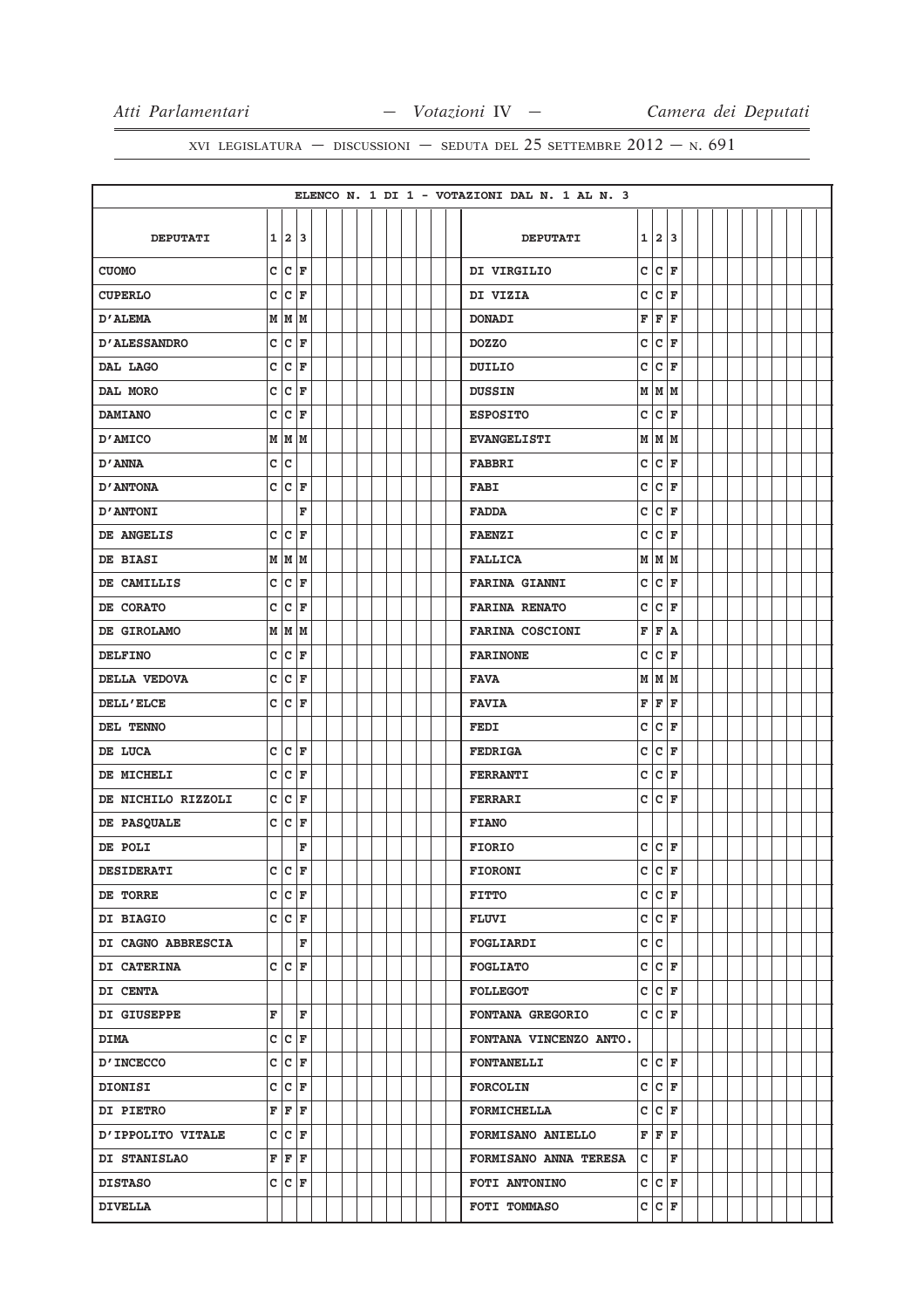|                     |              |          |                       |  |  |  |  |  | ELENCO N. 1 DI 1 - VOTAZIONI DAL N. 1 AL N. 3 |              |                      |         |  |  |  |  |  |
|---------------------|--------------|----------|-----------------------|--|--|--|--|--|-----------------------------------------------|--------------|----------------------|---------|--|--|--|--|--|
|                     |              |          |                       |  |  |  |  |  |                                               |              |                      |         |  |  |  |  |  |
| <b>DEPUTATI</b>     |              | 1 2 3    |                       |  |  |  |  |  | <b>DEPUTATI</b>                               |              | 1 2 3                |         |  |  |  |  |  |
| <b>FRANCESCHINI</b> |              | C C F    |                       |  |  |  |  |  | <b>GOISIS</b>                                 | c            | lc.                  | F       |  |  |  |  |  |
| <b>FRASSINETTI</b>  |              |          | C C F                 |  |  |  |  |  | <b>GOLFO</b>                                  | C            | c                    | F       |  |  |  |  |  |
| <b>FRATTINI</b>     |              |          |                       |  |  |  |  |  | <b>GOTTARDO</b>                               | c            | c                    | F       |  |  |  |  |  |
| <b>FRONER</b>       |              |          | C C F                 |  |  |  |  |  | GOZI                                          | c            | $ {\bf C}  {\bf F} $ |         |  |  |  |  |  |
| <b>FUCCI</b>        | c            |          | C F                   |  |  |  |  |  | <b>GRANATA</b>                                |              | MMM                  |         |  |  |  |  |  |
| <b>FUGATTI</b>      |              | C C F    |                       |  |  |  |  |  | <b>GRASSANO</b>                               |              |                      |         |  |  |  |  |  |
| <b>GAGLIONE</b>     |              |          |                       |  |  |  |  |  | <b>GRASSI</b>                                 | c            |                      | $ c $ F |  |  |  |  |  |
| <b>GALATI</b>       |              |          | F                     |  |  |  |  |  | <b>GRAZIANO</b>                               | c            | $ {\bf C}  {\bf F} $ |         |  |  |  |  |  |
| <b>GALLETTI</b>     |              | C C F    |                       |  |  |  |  |  | GRIMALDI                                      |              |                      |         |  |  |  |  |  |
| <b>GALLI</b>        | c            | c        | F                     |  |  |  |  |  | GRIMOLDI                                      | c            | c                    | F       |  |  |  |  |  |
| <b>GARAGNANI</b>    | c            |          | $ {\tt C}\> $ F       |  |  |  |  |  | <b>GUZZANTI</b>                               |              | M M M                |         |  |  |  |  |  |
| <b>GARAVINI</b>     | М            |          | MM                    |  |  |  |  |  | <b>HOLZMANN</b>                               | $\mathtt{C}$ | c                    | F       |  |  |  |  |  |
| <b>GAROFALO</b>     | $\mathbf{C}$ |          | $ {\tt c} $ F         |  |  |  |  |  | <b>IANNACCONE</b>                             |              | $M \vert M \vert_F$  |         |  |  |  |  |  |
| <b>GAROFANI</b>     | c            |          | $ C $ F               |  |  |  |  |  | <b>IANNARILLI</b>                             | c            | $ {\bf C}  {\bf F} $ |         |  |  |  |  |  |
| <b>GASBARRA</b>     | c            | c        | F                     |  |  |  |  |  | <b>IANNUZZI</b>                               | C            | c                    | F       |  |  |  |  |  |
| <b>GATTI</b>        |              | C C F    |                       |  |  |  |  |  | <b>IAPICCA</b>                                | c            | $ {\bf C}  {\bf F} $ |         |  |  |  |  |  |
| <b>GAVA</b>         | c            | c        | F                     |  |  |  |  |  | ISIDORI                                       | c            | c                    | F       |  |  |  |  |  |
| <b>GELMINI</b>      | c            |          | $ {\tt C}\> _{\tt F}$ |  |  |  |  |  | <b>JANNONE</b>                                |              | M M M                |         |  |  |  |  |  |
| <b>GENOVESE</b>     | c            |          | C F                   |  |  |  |  |  | <b>LABOCCETTA</b>                             | $\mathtt{C}$ | $\mathtt{C}$         | F       |  |  |  |  |  |
| GENTILONI SILVERI   |              | C C F    |                       |  |  |  |  |  | <b>LAFFRANCO</b>                              | c            | $\mathtt{c}$         | F       |  |  |  |  |  |
| <b>GERMANA'</b>     |              |          |                       |  |  |  |  |  | LA FORGIA                                     | F            | F F                  |         |  |  |  |  |  |
| <b>GHEDINI</b>      |              |          |                       |  |  |  |  |  | LAGANA' FORTUGNO                              | C            | c                    | F       |  |  |  |  |  |
| <b>GHIGLIA</b>      |              |          | C C F                 |  |  |  |  |  | <b>LAINATI</b>                                | c            | $ {\bf C}  {\bf F} $ |         |  |  |  |  |  |
| <b>GHIZZONI</b>     |              |          | M   M   M             |  |  |  |  |  | LA LOGGIA                                     |              | M   M   M            |         |  |  |  |  |  |
| <b>GIACHETTI</b>    | c            |          | $ c $ F               |  |  |  |  |  | <b>LA MALFA</b>                               |              | M M M                |         |  |  |  |  |  |
| <b>GIACOMELLI</b>   |              | $c c _F$ |                       |  |  |  |  |  | <b>LAMORTE</b>                                |              |                      |         |  |  |  |  |  |
| <b>GIACOMONI</b>    |              |          | C C F                 |  |  |  |  |  | <b>LANDOLFI</b>                               |              | C C F                |         |  |  |  |  |  |
| <b>GIAMMANCO</b>    |              |          | C C A                 |  |  |  |  |  | <b>LANZARIN</b>                               |              | C C F                |         |  |  |  |  |  |
| <b>GIANNI</b>       |              |          |                       |  |  |  |  |  | <b>LANZILLOTTA</b>                            |              |                      |         |  |  |  |  |  |
| <b>GIBIINO</b>      |              |          | C C F                 |  |  |  |  |  | <b>LARATTA</b>                                |              | C C F                |         |  |  |  |  |  |
| <b>GIDONI</b>       |              |          | C C F                 |  |  |  |  |  | LA RUSSA                                      |              |                      | F       |  |  |  |  |  |
| <b>GINEFRA</b>      |              |          | C C F                 |  |  |  |  |  | <b>LAZZARI</b>                                | c            |                      | $ c $ F |  |  |  |  |  |
| <b>GINOBLE</b>      |              |          | C C F                 |  |  |  |  |  | <b>LEHNER</b>                                 |              | F F A                |         |  |  |  |  |  |
| GIORGETTI ALBERTO   |              |          |                       |  |  |  |  |  | LENZI                                         |              | C C F                |         |  |  |  |  |  |
| GIORGETTI GIANCARLO |              |          | MMF                   |  |  |  |  |  | LEO                                           |              |                      | $M$ $M$ |  |  |  |  |  |
| <b>GIOVANELLI</b>   |              |          | C C F                 |  |  |  |  |  | <b>LEONE</b>                                  |              | C C F                |         |  |  |  |  |  |
| <b>GIRLANDA</b>     |              |          | C C F                 |  |  |  |  |  | <b>LETTA</b>                                  |              | C C F                |         |  |  |  |  |  |
| <b>GIRO</b>         |              |          | C C F                 |  |  |  |  |  | <b>LEVI</b>                                   |              | C C F                |         |  |  |  |  |  |
| GIULIETTI           |              |          | A   A   F             |  |  |  |  |  | LIBE'                                         |              | C C F                |         |  |  |  |  |  |
| <b>GNECCHI</b>      |              |          | C C F                 |  |  |  |  |  | LISI                                          |              |                      | C F     |  |  |  |  |  |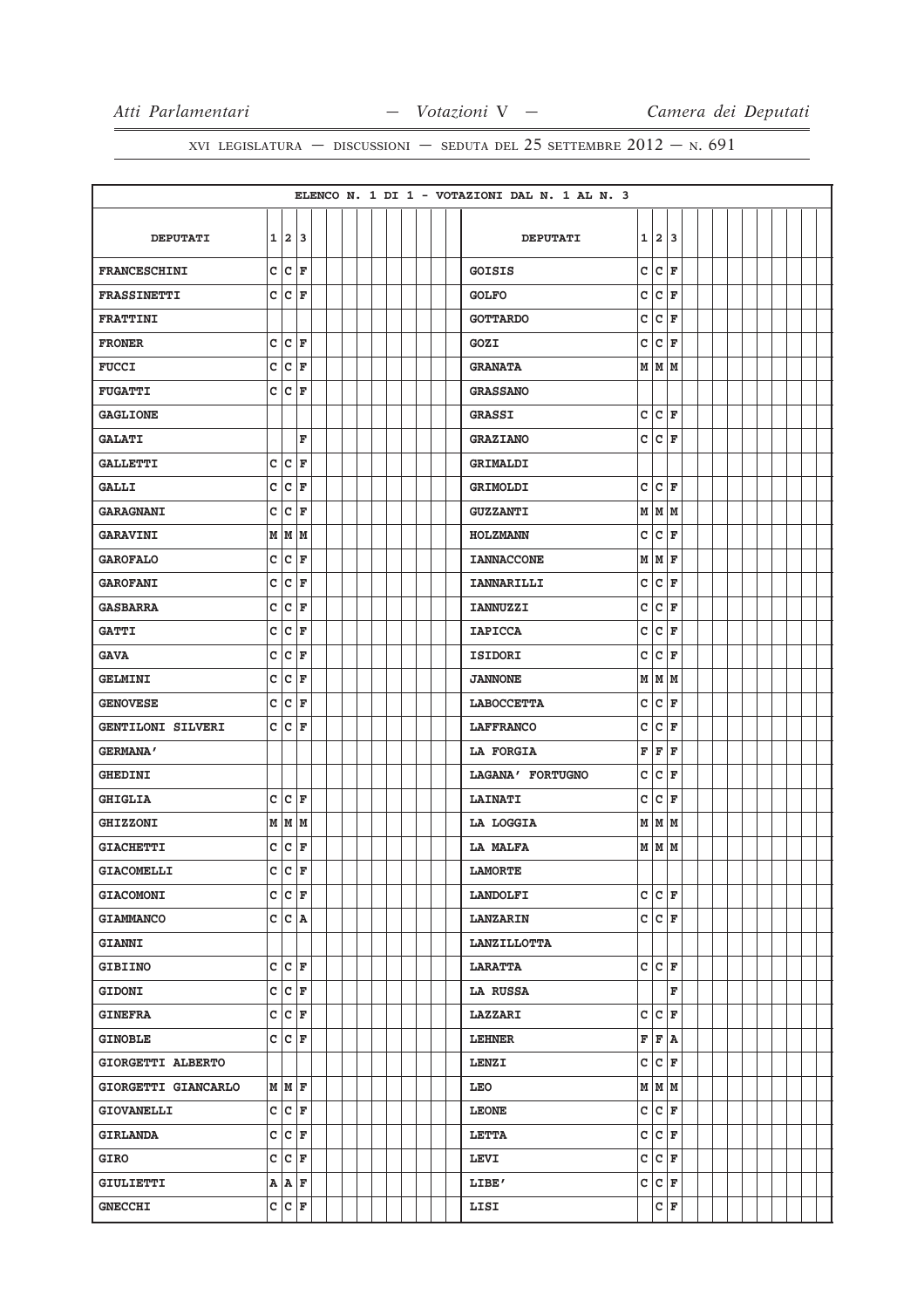|                   |              |                         |                    |  |  |  |  |  | ELENCO N. 1 DI 1 - VOTAZIONI DAL N. 1 AL N. 3 |   |                    |         |  |  |  |  |  |
|-------------------|--------------|-------------------------|--------------------|--|--|--|--|--|-----------------------------------------------|---|--------------------|---------|--|--|--|--|--|
|                   |              |                         |                    |  |  |  |  |  |                                               |   |                    |         |  |  |  |  |  |
| <b>DEPUTATI</b>   | $\mathbf{1}$ |                         | 23                 |  |  |  |  |  | <b>DEPUTATI</b>                               |   | 1 2 3              |         |  |  |  |  |  |
| LOLLI             | c            |                         | $ c _F$            |  |  |  |  |  | <b>MARTINO ANTONIO</b>                        | C | c                  | F       |  |  |  |  |  |
| <b>LOMBARDO</b>   | М            |                         | MM                 |  |  |  |  |  | MARTINO PIERDOMENICO                          | c | lc.                | F       |  |  |  |  |  |
| LO MONTE          |              |                         |                    |  |  |  |  |  | <b>MASTROMAURO</b>                            | c | lc.                | F       |  |  |  |  |  |
| LO MORO           |              |                         | C C F              |  |  |  |  |  | <b>MATTESINI</b>                              | C | $ c $ F            |         |  |  |  |  |  |
| LO PRESTI         |              |                         | F                  |  |  |  |  |  | <b>MAZZARELLA</b>                             | c | c                  | F       |  |  |  |  |  |
| <b>LORENZIN</b>   |              |                         | $M$ $M$ $M$        |  |  |  |  |  | <b>MAZZOCCHI</b>                              | M | MM                 |         |  |  |  |  |  |
| <b>LOSACCO</b>    | C            | C                       | F                  |  |  |  |  |  | <b>MAZZONI</b>                                | c | c                  | F       |  |  |  |  |  |
| <b>LOVELLI</b>    | $\mathbf{C}$ | c                       | F                  |  |  |  |  |  | <b>MAZZUCA</b>                                | c | c                  | F       |  |  |  |  |  |
| LUCA'             |              | с                       | F                  |  |  |  |  |  | <b>MECACCI</b>                                |   | M   M   M          |         |  |  |  |  |  |
| LULLI             | c            | c                       | F                  |  |  |  |  |  | <b>MELANDRI</b>                               | c | c                  | F       |  |  |  |  |  |
| LUNARDI           | $\mathbf C$  |                         | $ c _{\mathbf{F}}$ |  |  |  |  |  | <b>MELCHIORRE</b>                             |   | $M$ $M$ $M$        |         |  |  |  |  |  |
| <b>LUONGO</b>     |              |                         |                    |  |  |  |  |  | <b>MELIS</b>                                  | c | c                  | F       |  |  |  |  |  |
| LUPI              |              |                         | $M \mid M \mid F$  |  |  |  |  |  | <b>MELONI</b>                                 | с | c                  | F       |  |  |  |  |  |
| <b>LUSETTI</b>    | C            | C                       | F                  |  |  |  |  |  | <b>MENIA</b>                                  | c | c                  | A       |  |  |  |  |  |
| <b>LUSSANA</b>    | c            | c                       | F                  |  |  |  |  |  | <b>MEREU</b>                                  | c | lc.                | ΙF      |  |  |  |  |  |
| <b>MADIA</b>      | с            | $\mathtt{C}$            | F                  |  |  |  |  |  | MERLO GIORGIO                                 | c | lc.                | F       |  |  |  |  |  |
| <b>MAGGIONI</b>   | c            | c                       | ΙF                 |  |  |  |  |  | MERLO RICARDO ANTONIO                         |   |                    |         |  |  |  |  |  |
| <b>MALGIERI</b>   |              |                         |                    |  |  |  |  |  | <b>MERLONI</b>                                |   | C C F              |         |  |  |  |  |  |
| <b>MANCUSO</b>    | c            |                         | $ C $ F            |  |  |  |  |  | <b>MERONI</b>                                 | c | A                  | F       |  |  |  |  |  |
| <b>MANNINO</b>    |              |                         |                    |  |  |  |  |  | <b>MESSINA</b>                                |   |                    |         |  |  |  |  |  |
| <b>MANNUCCI</b>   | c            | $\overline{\mathsf{c}}$ |                    |  |  |  |  |  | <b>META</b>                                   | c | lc.                | F       |  |  |  |  |  |
| <b>MANTINI</b>    | c            | c                       | F                  |  |  |  |  |  | MICCICHE'                                     |   |                    |         |  |  |  |  |  |
| <b>MANTOVANO</b>  | C            | c                       | F                  |  |  |  |  |  | MIGLIAVACCA                                   | c | c                  | F       |  |  |  |  |  |
| <b>MARAN</b>      | c            | c                       | F                  |  |  |  |  |  | MIGLIOLI                                      | C | c                  | F       |  |  |  |  |  |
| <b>MARANTELLI</b> | C            | c                       | F                  |  |  |  |  |  | MIGLIORI                                      | M | MM                 |         |  |  |  |  |  |
| <b>MARCAZZAN</b>  |              |                         |                    |  |  |  |  |  | <b>MILANATO</b>                               | c | lc.                | F       |  |  |  |  |  |
| <b>MARCHI</b>     |              |                         | C C F              |  |  |  |  |  | <b>MILANESE</b>                               | c | $ C $ F            |         |  |  |  |  |  |
| MARCHIGNOLI       | c            |                         | $ c _{\mathbf{F}}$ |  |  |  |  |  | <b>MILO</b>                                   | c | $ c _F$            |         |  |  |  |  |  |
| <b>MARCHIONI</b>  | $\mathbf c$  |                         | $ c _{\mathbf{F}}$ |  |  |  |  |  | <b>MINARDO</b>                                | c | c                  |         |  |  |  |  |  |
| <b>MARGIOTTA</b>  | c            |                         | $ c _{\mathbf{F}}$ |  |  |  |  |  | <b>MINASSO</b>                                | c | C F                |         |  |  |  |  |  |
| <b>MARIANI</b>    | $\mathbf C$  |                         | $ c _{\mathbf{F}}$ |  |  |  |  |  | <b>MINNITI</b>                                | c | $ C $ F            |         |  |  |  |  |  |
| <b>MARINELLO</b>  | c            |                         | $ c _{\mathbf{F}}$ |  |  |  |  |  | <b>MIOTTO</b>                                 | с | $ C $ F            |         |  |  |  |  |  |
| <b>MARINI</b>     | c            |                         | C F                |  |  |  |  |  | <b>MISEROTTI</b>                              | c | c                  | F       |  |  |  |  |  |
| <b>MARMO</b>      |              |                         |                    |  |  |  |  |  | <b>MISIANI</b>                                | c | $ c _{\mathbf{F}}$ |         |  |  |  |  |  |
| <b>MARONI</b>     |              |                         |                    |  |  |  |  |  | <b>MISITI</b>                                 | c |                    | $ c $ F |  |  |  |  |  |
| <b>MARROCU</b>    |              |                         | C C F              |  |  |  |  |  | <b>MISTRELLO DESTRO</b>                       | c | $ C $ F            |         |  |  |  |  |  |
| <b>MARSILIO</b>   |              |                         | C C F              |  |  |  |  |  | <b>MISURACA</b>                               |   |                    |         |  |  |  |  |  |
| <b>MARTELLA</b>   | c            |                         | $ {\tt C} $ F      |  |  |  |  |  | <b>MOFFA</b>                                  | c | $ C $ F            |         |  |  |  |  |  |
| <b>MARTINELLI</b> |              |                         |                    |  |  |  |  |  | MOGHERINI REBESANI                            | c | C F                |         |  |  |  |  |  |
| <b>MARTINI</b>    |              |                         |                    |  |  |  |  |  | <b>MOLES</b>                                  | С | c                  | F       |  |  |  |  |  |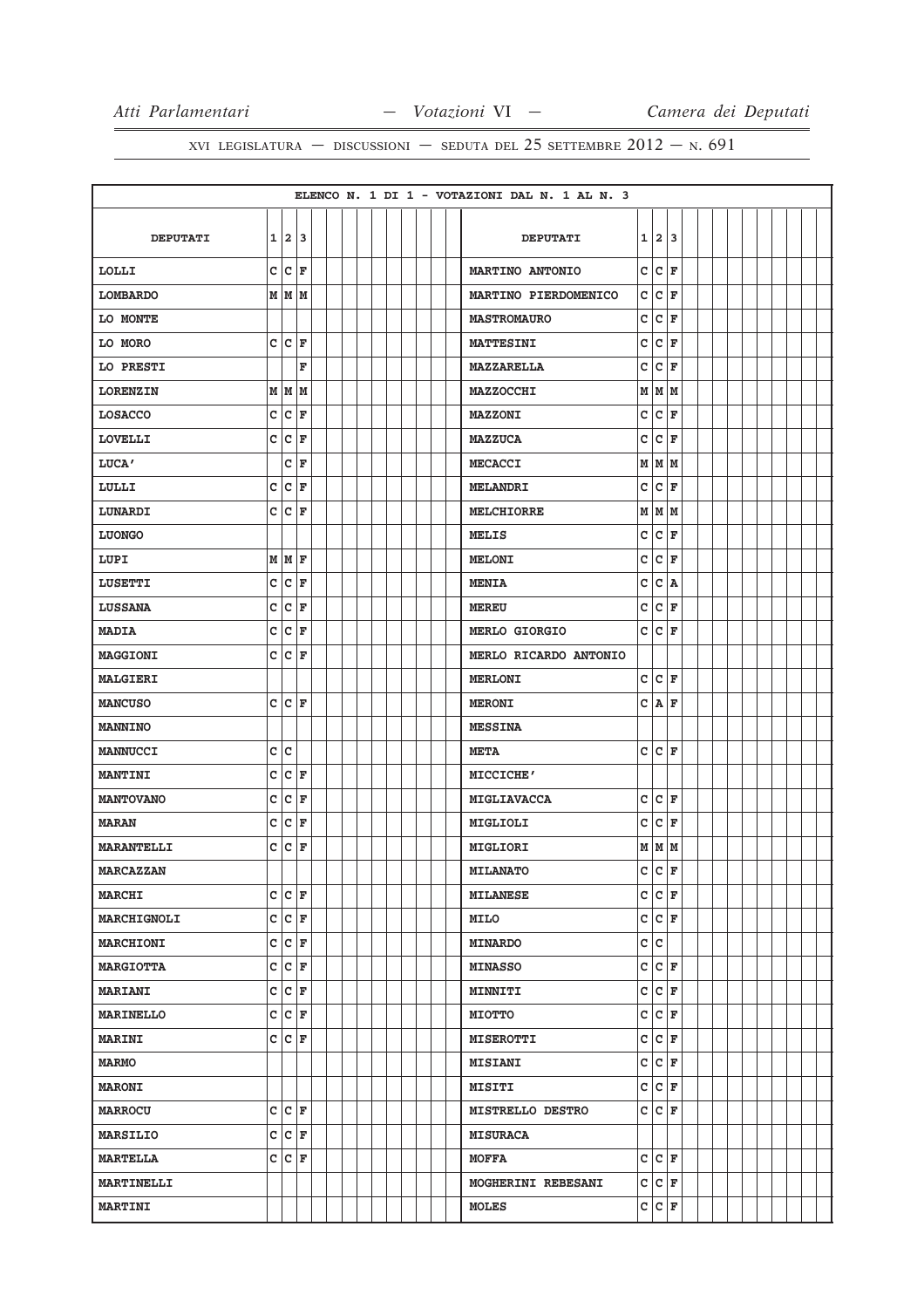|                   |   |     |                                                 |  |  |  |  | ELENCO N. 1 DI 1 - VOTAZIONI DAL N. 1 AL N. 3              |  |
|-------------------|---|-----|-------------------------------------------------|--|--|--|--|------------------------------------------------------------|--|
|                   |   |     |                                                 |  |  |  |  |                                                            |  |
| <b>DEPUTATI</b>   |   |     | $1 \mid 2 \mid 3$                               |  |  |  |  | 1 2 3<br><b>DEPUTATI</b>                                   |  |
| <b>MOLGORA</b>    |   |     | C C F                                           |  |  |  |  | F<br>F<br>F<br>PALADINI                                    |  |
| MOLTENI LAURA     |   |     | C C F                                           |  |  |  |  | M M M<br><b>PALAGIANO</b>                                  |  |
| MOLTENI NICOLA    |   |     | C C F                                           |  |  |  |  | c<br>c<br>F<br>PALMIERI                                    |  |
| <b>MONAI</b>      |   |     | F F                                             |  |  |  |  | F<br>F<br>ΙF<br><b>PALOMBA</b>                             |  |
| <b>MONDELLO</b>   | c |     | $ c _{\mathbf{F}}$                              |  |  |  |  | M<br>M<br>lм<br><b>PALUMBO</b>                             |  |
| MONTAGNOLI        |   |     | $c c _F$                                        |  |  |  |  | c<br>c<br>F<br><b>PANIZ</b>                                |  |
| <b>MORASSUT</b>   |   |     | C C F                                           |  |  |  |  | c<br>c<br>F<br>PAOLINI                                     |  |
| <b>MORONI</b>     |   |     | C C F                                           |  |  |  |  | AA<br><b>PAPA</b><br>ΙF                                    |  |
| <b>MOSCA</b>      |   | c c |                                                 |  |  |  |  | F F<br>PARISI ARTURO MARIO L.                              |  |
| <b>MOSELLA</b>    | c | c   | F                                               |  |  |  |  | c<br>c<br>F<br>PARISI MASSIMO                              |  |
| <b>MOTTA</b>      |   |     | C C F                                           |  |  |  |  | c.<br>c<br>F<br><b>PASTORE</b>                             |  |
| <b>MOTTOLA</b>    | c | c   | ΙF                                              |  |  |  |  | <b>PATARINO</b>                                            |  |
| <b>MUNERATO</b>   |   |     | C C F                                           |  |  |  |  | c<br>$\mathbf F$<br><b>PECORELLA</b>                       |  |
| <b>MURA</b>       |   |     | F F F                                           |  |  |  |  | c<br>c<br>F<br><b>PEDOTO</b>                               |  |
| <b>MURER</b>      |   |     | C C F                                           |  |  |  |  | c<br>c<br>F<br><b>PELINO</b>                               |  |
| <b>MURGIA</b>     |   |     | C C F                                           |  |  |  |  | c<br> c<br>F<br><b>PELUFFO</b>                             |  |
| <b>MURO</b>       |   |     |                                                 |  |  |  |  | PEPE ANTONIO                                               |  |
| <b>MUSSOLINI</b>  |   |     | C C F                                           |  |  |  |  | $\mathbf{C}$<br>$ {\bf C}  {\bf F} $<br>PEPE MARIO (MISTO) |  |
| <b>NACCARATO</b>  | c |     | $ c _{\mathbf{F}}$                              |  |  |  |  | c<br>c<br>F<br>PEPE MARIO (PD)                             |  |
| <b>NANNICINI</b>  |   |     | $c c _F$                                        |  |  |  |  | c<br>c<br>F<br><b>PERINA</b>                               |  |
| NAPOLI ANGELA     |   |     | M   M   M                                       |  |  |  |  | c<br>$ {\bf C}  {\bf F} $<br><b>PES</b>                    |  |
| NAPOLI OSVALDO    |   |     | C C F                                           |  |  |  |  | lc.<br>c<br>F<br><b>PESCANTE</b>                           |  |
| <b>NARDUCCI</b>   |   |     | M   M   M                                       |  |  |  |  | <b>PETRENGA</b>                                            |  |
| <b>NARO</b>       |   |     | C C F                                           |  |  |  |  | c<br>c<br>F<br><b>PEZZOTTA</b>                             |  |
| <b>NASTRI</b>     |   |     | C C F                                           |  |  |  |  | $M$ $M$ $M$<br><b>PIANETTA</b>                             |  |
| <b>NEGRO</b>      |   |     | $c c _F$                                        |  |  |  |  | $\overline{c}$<br>c<br>F<br>PICCHI                         |  |
| <b>NICCO</b>      |   |     | C C F                                           |  |  |  |  | C C F<br><b>PICCOLO</b>                                    |  |
| <b>NICOLUCCI</b>  |   |     |                                                 |  |  |  |  | C C F<br><b>PICIERNO</b>                                   |  |
| <b>NIRENSTEIN</b> |   |     |                                                 |  |  |  |  | F<br>F<br>F<br><b>PIFFARI</b>                              |  |
| <b>NIZZI</b>      |   |     |                                                 |  |  |  |  | C C F<br>PILI                                              |  |
| <b>NOLA</b>       |   |     | C C F                                           |  |  |  |  | c<br> c<br>F<br>PINI                                       |  |
| <b>NUCARA</b>     |   |     | MMM                                             |  |  |  |  | F<br><b>PIONATI</b>                                        |  |
| <b>OCCHIUTO</b>   |   |     | $c c _F$                                        |  |  |  |  | M M M<br><b>PISACANE</b>                                   |  |
| OLIVERI           |   |     |                                                 |  |  |  |  | $c c _F$<br><b>PISICCHIO</b>                               |  |
| <b>OLIVERIO</b>   |   |     | C C F                                           |  |  |  |  | C C F<br>PISO                                              |  |
| <b>ORLANDO</b>    |   |     | C C F                                           |  |  |  |  | C C F<br>PISTELLI                                          |  |
| ORSINI            |   |     |                                                 |  |  |  |  | PITTELLI                                                   |  |
| <b>OSSORIO</b>    |   |     | C C F                                           |  |  |  |  | c c<br>F<br>PIZZETTI                                       |  |
| <b>PAGANO</b>     |   |     | $\overline{\mathtt{A}}$ $\overline{\mathtt{F}}$ |  |  |  |  | $ c _{\mathbf{F}}$<br>c<br><b>PIZZOLANTE</b>               |  |
| <b>PAGLIA</b>     |   |     | C C F                                           |  |  |  |  | C C F<br>POLI                                              |  |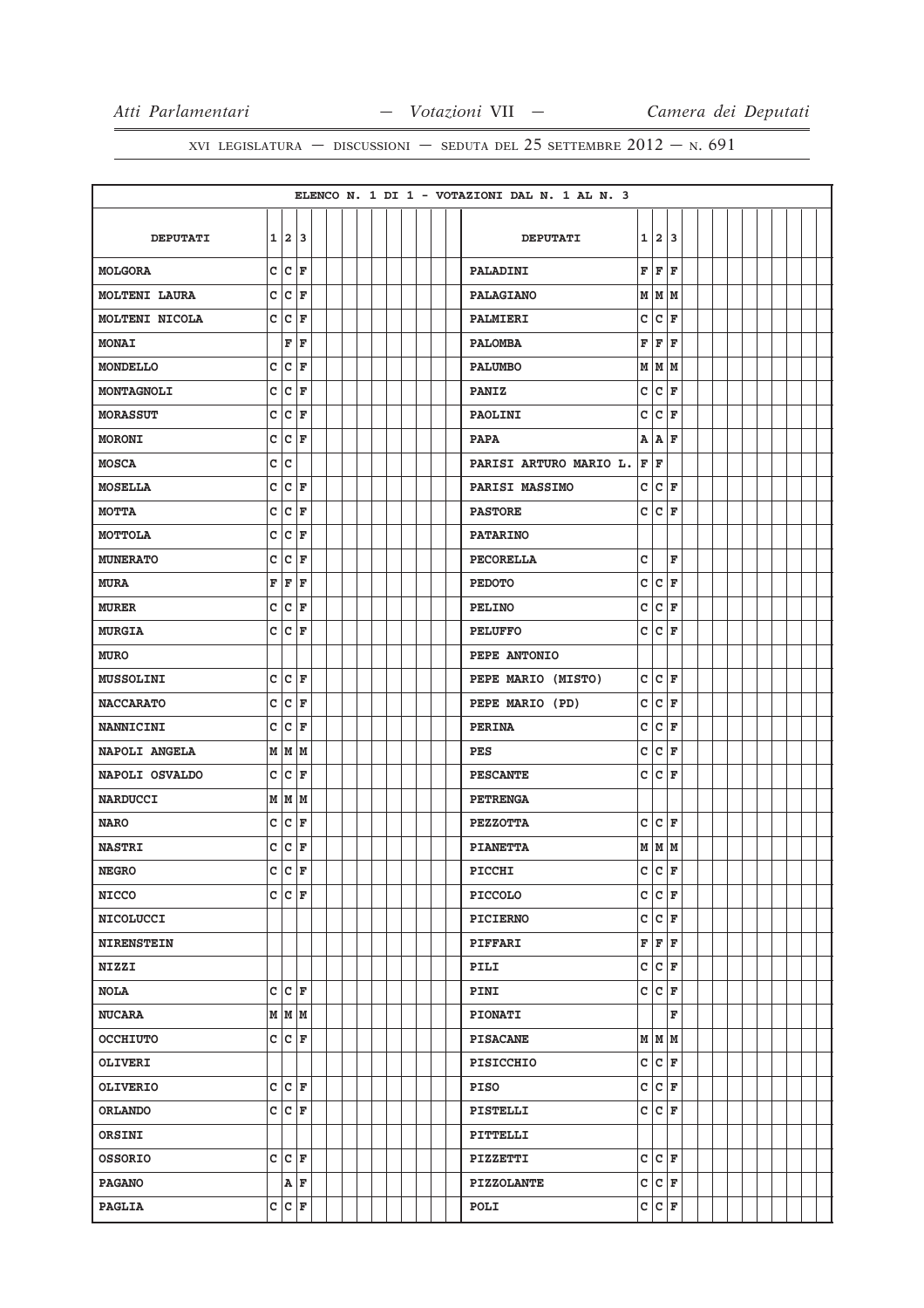|                           |   |   |                                                |  |  |  |  |  | ELENCO N. 1 DI 1 - VOTAZIONI DAL N. 1 AL N. 3 |    |                     |    |  |  |  |  |  |
|---------------------------|---|---|------------------------------------------------|--|--|--|--|--|-----------------------------------------------|----|---------------------|----|--|--|--|--|--|
|                           |   |   |                                                |  |  |  |  |  |                                               |    |                     |    |  |  |  |  |  |
| <b>DEPUTATI</b>           |   |   | 1 2 3                                          |  |  |  |  |  | <b>DEPUTATI</b>                               |    | 1 2                 | 13 |  |  |  |  |  |
| POLIDORI                  |   |   | C C F                                          |  |  |  |  |  | <b>ROTONDI</b>                                |    |                     | F  |  |  |  |  |  |
| POLLASTRINI               |   |   | C C F                                          |  |  |  |  |  | <b>RUBEN</b>                                  |    |                     |    |  |  |  |  |  |
| POLLEDRI                  | c |   | $ C $ F                                        |  |  |  |  |  | <b>RUBINATO</b>                               | F  |                     | F  |  |  |  |  |  |
| POMPILI                   |   |   | $c c _F$                                       |  |  |  |  |  | <b>RUGGERI</b>                                | c  | c                   | F  |  |  |  |  |  |
| <b>PORCINO</b>            | F | F | ١F                                             |  |  |  |  |  | <b>RUGGHIA</b>                                | c  | c                   | F  |  |  |  |  |  |
| <b>PORCU</b>              |   |   | $c c _F$                                       |  |  |  |  |  | <b>RUSSO ANTONINO</b>                         | c  | c                   | F  |  |  |  |  |  |
| PORFIDIA                  |   |   | A C F                                          |  |  |  |  |  | RUSSO PAOLO                                   |    | M M M               |    |  |  |  |  |  |
| <b>PORTA</b>              | c |   | F                                              |  |  |  |  |  | <b>RUVOLO</b>                                 |    |                     |    |  |  |  |  |  |
| <b>PORTAS</b>             |   |   | C C F                                          |  |  |  |  |  | <b>SAGLIA</b>                                 | c  | $ c $ F             |    |  |  |  |  |  |
| <b>PRESTIGIACOMO</b>      | c |   | $ c _{\mathbf{F}}$                             |  |  |  |  |  | <b>SALTAMARTINI</b>                           | c  | c                   | F  |  |  |  |  |  |
| PROIETTI COSIMI           |   |   | $c c _F$                                       |  |  |  |  |  | <b>SAMMARCO</b>                               | c  | c                   | F  |  |  |  |  |  |
| <b>PUGLIESE</b>           |   |   | $c c _F$                                       |  |  |  |  |  | <b>SAMPERI</b>                                | c  | c                   | F  |  |  |  |  |  |
| <b>QUARTIANI</b>          |   |   | C C F                                          |  |  |  |  |  | <b>SANGA</b>                                  | c  | c                   | ΙF |  |  |  |  |  |
| <b>RAINIERI</b>           |   |   |                                                |  |  |  |  |  | <b>SANI</b>                                   | c  | $ c $ F             |    |  |  |  |  |  |
| <b>RAISI</b>              |   |   | C C F                                          |  |  |  |  |  | <b>SANTAGATA</b>                              | c  | c                   | F  |  |  |  |  |  |
| <b>RAMPELLI</b>           | C |   | F                                              |  |  |  |  |  | <b>SANTELLI</b>                               | с  | lc.                 |    |  |  |  |  |  |
| <b>RAMPI</b>              | c |   | $ c $ F                                        |  |  |  |  |  | <b>SANTORI</b>                                | c  | c                   | F  |  |  |  |  |  |
| <b>RAO</b>                |   |   | $c c _F$                                       |  |  |  |  |  | <b>SARDELLI</b>                               |    |                     |    |  |  |  |  |  |
| <b>RAVETTO</b>            | c |   | $ c _F$                                        |  |  |  |  |  | <b>SARUBBI</b>                                | c  | c                   | F  |  |  |  |  |  |
| <b>RAZZI</b>              |   |   | CCF                                            |  |  |  |  |  | <b>SAVINO</b>                                 | c  | lc.                 | ΙF |  |  |  |  |  |
| <b>REALACCI</b>           |   |   |                                                |  |  |  |  |  | <b>SBAI</b>                                   |    |                     |    |  |  |  |  |  |
| <b>RECCHIA</b>            |   |   | C C F                                          |  |  |  |  |  | <b>SBROLLINI</b>                              | c  | c                   | F  |  |  |  |  |  |
| <b>REGUZZONI</b>          |   |   |                                                |  |  |  |  |  | <b>SCAJOLA</b>                                | с  | c                   | F  |  |  |  |  |  |
| <b>REPETTI</b>            |   |   | C C F                                          |  |  |  |  |  | <b>SCALERA</b>                                | c  | lc.                 | F  |  |  |  |  |  |
| <b>RIA</b>                |   |   | $c c _F$                                       |  |  |  |  |  | <b>SCALIA</b>                                 |    |                     |    |  |  |  |  |  |
| RIGONI                    |   |   | C   C   F                                      |  |  |  |  |  | <b>SCANDEREBECH</b>                           | Ċ. | lc.                 | F  |  |  |  |  |  |
| <b>RIVOLTA</b>            |   |   | C C F                                          |  |  |  |  |  | <b>SCANDROGLIO</b>                            |    | C C F               |    |  |  |  |  |  |
| <b>ROCCELLA</b>           |   |   | C C F                                          |  |  |  |  |  | <b>SCAPAGNINI</b>                             |    | C C F               |    |  |  |  |  |  |
| <b>ROMANI</b>             |   |   | C C F                                          |  |  |  |  |  | <b>SCARPETTI</b>                              |    | C C F               |    |  |  |  |  |  |
| <b>ROMANO</b>             |   |   |                                                |  |  |  |  |  | <b>SCELLI</b>                                 |    | $c c _{\mathbf{F}}$ |    |  |  |  |  |  |
| <b>ROMELE</b>             |   |   | $c c _{\mathbf{F}}$                            |  |  |  |  |  | <b>SCHIRRU</b>                                |    | C C F               |    |  |  |  |  |  |
| <b>RONCHI</b>             |   |   | $c c _F$                                       |  |  |  |  |  | <b>SCILIPOTI</b>                              |    |                     |    |  |  |  |  |  |
| <b>RONDINI</b>            |   |   | C C F                                          |  |  |  |  |  | <b>SERENI</b>                                 |    | $c c _F$            |    |  |  |  |  |  |
| <b>ROSATO</b>             |   |   | C C F                                          |  |  |  |  |  | <b>SERVODIO</b>                               | c  |                     | F  |  |  |  |  |  |
| <b>ROSSA</b>              |   |   | C C F                                          |  |  |  |  |  | SILIQUINI                                     |    |                     |    |  |  |  |  |  |
| ROSSI LUCIANO             |   |   | C C F                                          |  |  |  |  |  | <b>SIMEONI</b>                                |    | C C F               |    |  |  |  |  |  |
| <b>ROSSI MARIAROSARIA</b> |   |   |                                                |  |  |  |  |  | <b>SIMONETTI</b>                              |    | C C F               |    |  |  |  |  |  |
| <b>ROSSO</b>              |   |   | C C F                                          |  |  |  |  |  | <b>SIRAGUSA</b>                               |    | C C F               |    |  |  |  |  |  |
| <b>ROSSOMANDO</b>         |   |   | $c c _F$                                       |  |  |  |  |  | <b>SISTO</b>                                  |    | $c c _F$            |    |  |  |  |  |  |
| <b>ROTA</b>               |   |   | $\mathbf{F} \vert \mathbf{F} \vert \mathbf{F}$ |  |  |  |  |  | <b>SOGLIA</b>                                 |    | C C F               |    |  |  |  |  |  |